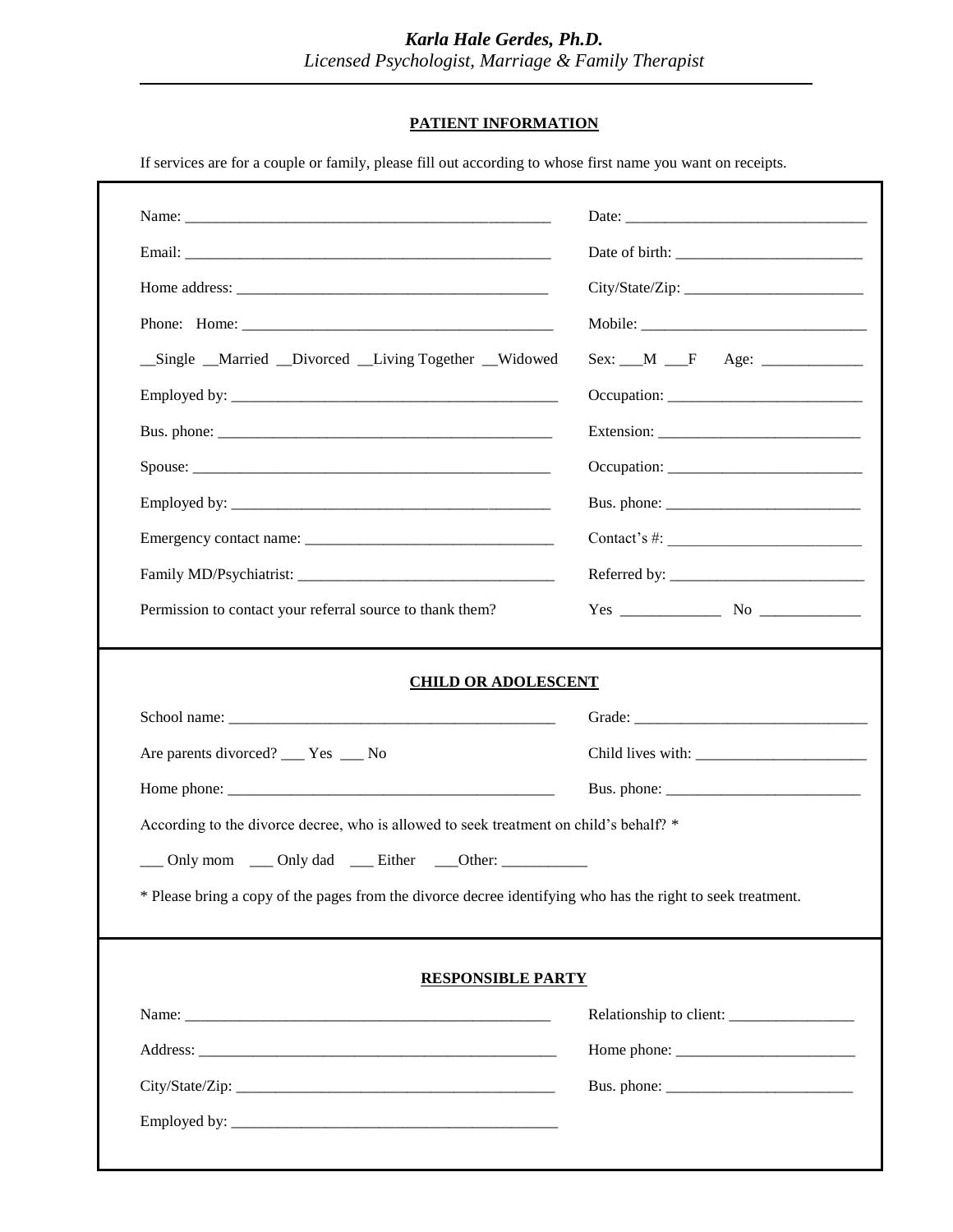## **Patient Information & Consent to Treatment**

**Welcome to my practice. I look forward to working with you regarding the concerns that brought you here, and I hope that you find our work together beneficial. Please read carefully the following information concerning my professional services and business policies, and discuss with me any questions you may have. Your signature at the end of this document indicates you have read and understand this information, thus providing an agreement for proceeding with treatment.**

**Qualifications**: I am licensed by the State of Texas as a psychologist with a doctoral degree in Counseling Psychology. I am also a licensed marriage and family therapist. I have been in private practice in the North Dallas area for over 25 years, with extensive experience working with individuals (children, adolescents, and adults), couples, families, and groups. I am a member of the American Psychological Association (APA), the American Association of Marriage and Family Therapists (AAMFT), and various local and regional psychological associations. Additionally, for several years I provided consulting services to the Cancer Center of Richardson Regional Medical Center.

**Orientation**: I am trained in a variety of approaches to therapy, including cognitive-behavioral, family systems and family of origin approaches, and solution-oriented, short-term therapy. I employ a variety of techniques to assist you in clarifying your goals for change and taking steps in the desired direction. My overall goal in therapy is to assist you in being as healthy as possible physically, mentally, emotionally, relationally, and spiritually. I believe all people are created with a need for purpose and meaning, a need for significant connection with others, and a capacity for growth. Thus I am committed to providing quality psychological care to assist you in achieving these goals.

**Nature of Psychological Services**: The purpose of psychological treatment may include relieving distress; decreasing symptoms of a mental or emotional disorder; improving one's mood, self-esteem, or overall wellbeing; working through trauma or loss; working to improve significant relationships; or learning better coping skills for life's challenges. As such, psychotherapy is not an exact science and it is not like a visit to a medical doctor, but rather requires your active participation in identifying problems and goals, and working to make changes. In order for therapy to be most successful, I will at times ask you to take specific steps to work on the issues we discuss, both during our sessions and in the time in between our appointments. I will work to create a safe setting in which you feel respected and accepted in order for you to openly discuss issues which may be at times personal and uncomfortable. I will be sensitive to the pacing and timing of these discussions to maximize a therapeutic result.

**Therapy Relationship**: Sessions are usually 45-50 minutes, on a weekly basis. Less frequent sessions will be scheduled as improvements occur, goals are met, and you near the end of treatment. Feel free to express your preferences for scheduling of sessions, as your needs will likely change over the course of therapy. While psychotherapy often addresses very personal issues, for our work to be therapeutic the relationship must be a professional relationship rather than a social one. Personal and/or business relationships undermine the effectiveness of therapy. Payment for services rendered is the only remuneration I expect, and our contact will be limited to sessions you schedule at my office. Emergency phone calls after hours will be handled as follows: if it is life-threatening, you will be directed to call 911 or go to your nearest emergency room. Crisis management calls will be brief and aimed at stabilizing the situation for processing at our next scheduled appointment.

**Effects of Therapy**: Psychotherapy can have benefits and risks. Therapy often leads to better relationships, solutions to specific problems, and significant reduction in feelings of distress. However, I cannot guarantee your specific results. Progress depends on many factors including motivation, effort, and how well we work as a team. Additionally, therapy at times involves unpleasant feelings and addressing issues that initially may be difficult, even painful. The changes you make may impact your relationships, your functioning on the job or at home, or your understanding of yourself. Some of these changes may be temporarily distressing. Whenever possible, we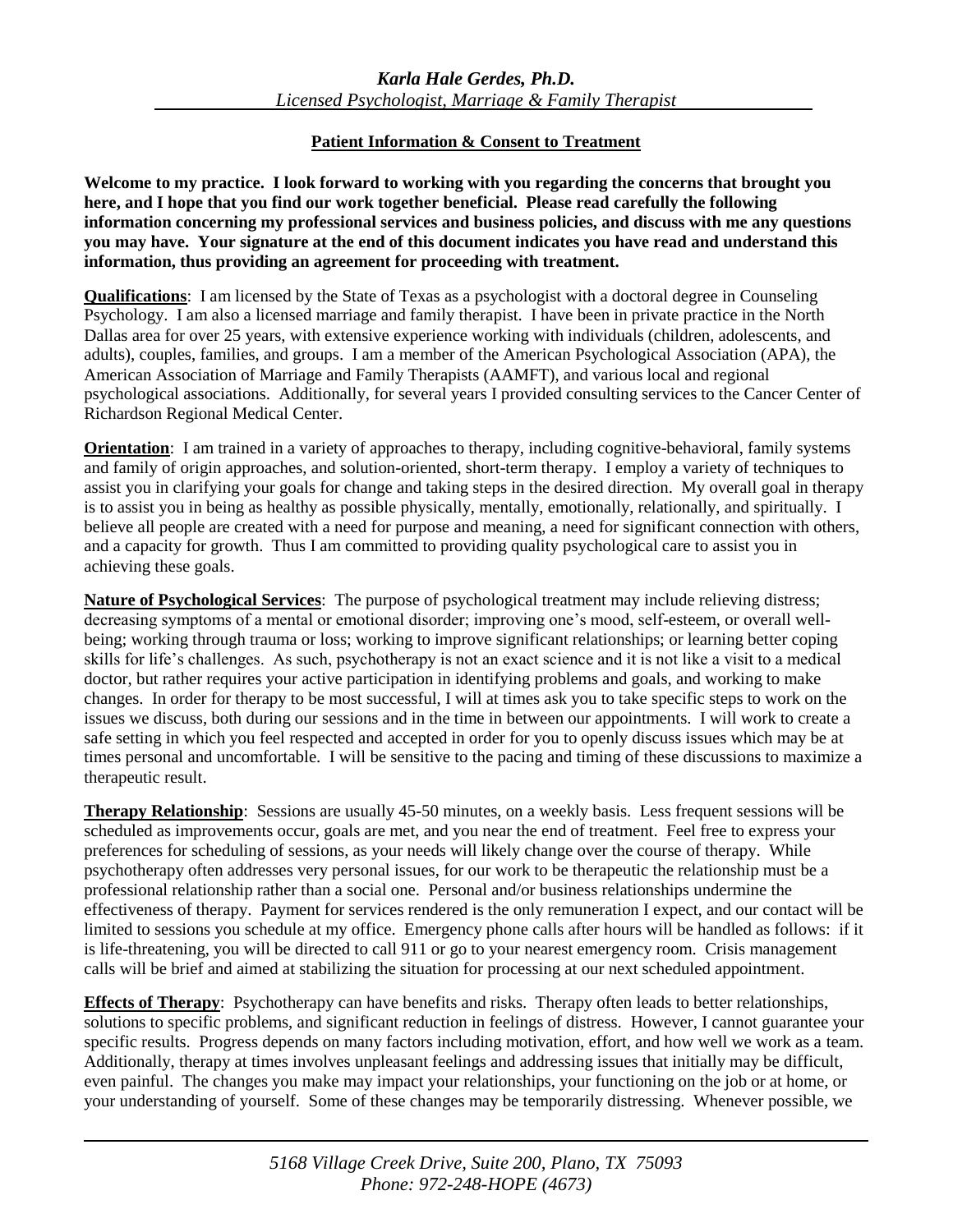will anticipate these risks and discuss them throughout the course of therapy. Together we will work to achieve the best possible results for you.

**Patient Rights**: Some individuals only need a few sessions to achieve their goals; others may require months or even longer. Our first 1-3 sessions will involve an evaluation of your needs and goals. I will then offer you some initial impressions of what our work will include and make recommendations regarding a treatment plan. Your active involvement in this plan, along with your opinion of what you need and whether you feel comfortable working with me are crucial to your success in therapy. You have the right to discontinue our professional relationship at any time, though I recommend a termination session for reaching closure. You also have the right to refuse any recommendations I make. If your refusal, in my professional opinion, compromises my ability to render services in an ethical or beneficial manner (e.g. refusal to make a safety contract when feeling suicidal), I may determine to discontinue treatment. In such cases, I will provide you with referrals to another competent mental health professional, if you desire.

My services will be rendered in a professional manner consistent with the legal and ethical standards established by the licensing board for psychologists. If at any time or for any reason you are dissatisfied with my services, please let me know. If I am not able to resolve your concerns to your satisfaction, you may report your complaints to the Texas State Board of Examiners of Psychologists at (512) 305-7700.

**Referrals**: Throughout the course of therapy, I will be making recommendations concerning treatment, some of which may involve alternative treatment options that I do not provide, e.g. hypnotherapy, medication evaluations, inpatient or intensive outpatient treatment, to name a few. If at any time you or I believe a referral is needed, I will provide recommendations for other providers or programs to assist you. Alternative treatment options and/or adjuncts to therapy may also be discussed at your request (e.g. support groups, community services). You will be responsible for contacting and evaluating those referrals or alternatives.

**Fees and Payment: Initial evaluations are billed at \$175 for 60 minutes or \$260 for 90 minutes. Individual therapy sessions (45-50 min.) are billed at \$155 (\$235 for 90 min.) and marital or family therapy sessions (45-50 min.) are billed at \$165 (\$245 for 90 min.).** Sessions may be scheduled for more or less than 45-50 minutes and will be billed in proportion to the hourly rate. **Payment is expected at the time services are rendered.** For your convenience, I accept all major credit cards (charged with an additional 2.75% processing fee), as well as personal checks and cash. If payment becomes a hardship for you, please discuss this with me so we can arrange a suitable payment plan. As of February 2008, I am no longer an in-network provider for any insurance plans. If you wish to use your out-of-network benefits, you will be provided a receipt so that you can file for insurance reimbursement. Insurance benefits usually cover only "medically necessary" treatment, requiring a mental health diagnosis. **Any diagnosis made will become part of your permanent insurance records and may have implications concerning future applications for life insurance or future coverage in the event of a change in health care plans.** If you have concerns regarding your diagnosis, please discuss these with Dr. Hale Gerdes.

**Other services for which additional fees apply that are not covered by insurance** include: telephone calls (>5- 10 min.), clinical consultations with other providers that you give consent for me to speak with; preparation of treatment summaries or treatment plans; letters or documents for employment, disability, or legal purposes; and photocopying and/or mailing of medical records to you, to another provider, attorneys, or insurance companies.

**For legal proceedings that require my response, I bill \$225 per hour** (includes time spent responding to subpoenas, depositions, time spent waiting to testify, driving time to the court, etc.). **Payment will be expected from you, regardless of whose attorney subpoenas my involvement.** Patient records will not be released without written consent, unless court ordered to do so. Please note: a subpoena does not constitute a court order.

**Cancellation Policy**: If you are unable to keep a scheduled appointment or need to change an appointment, please notify my office as soon as possible. Appointments not kept or cancelled less than 24 hours in advance will be billed for the time scheduled. **Insurance will not pay for missed appointments or late cancellations.**

**Records and Confidentiality**: Adult records may legally be disposed of seven years after the file is closed. Records for minors may be disposed of seven years after the child's 18<sup>th</sup> birthday. Trust and openness are essential for effective therapy. Our communications over the course of therapy become part of your **protected health information,** recorded in your patient file, which will remain confidential and stored securely. When disclosure of your records is required by law, you will be notified. Most of these provisions were described to you in the **notice of privacy practices** that you received with the intake packet.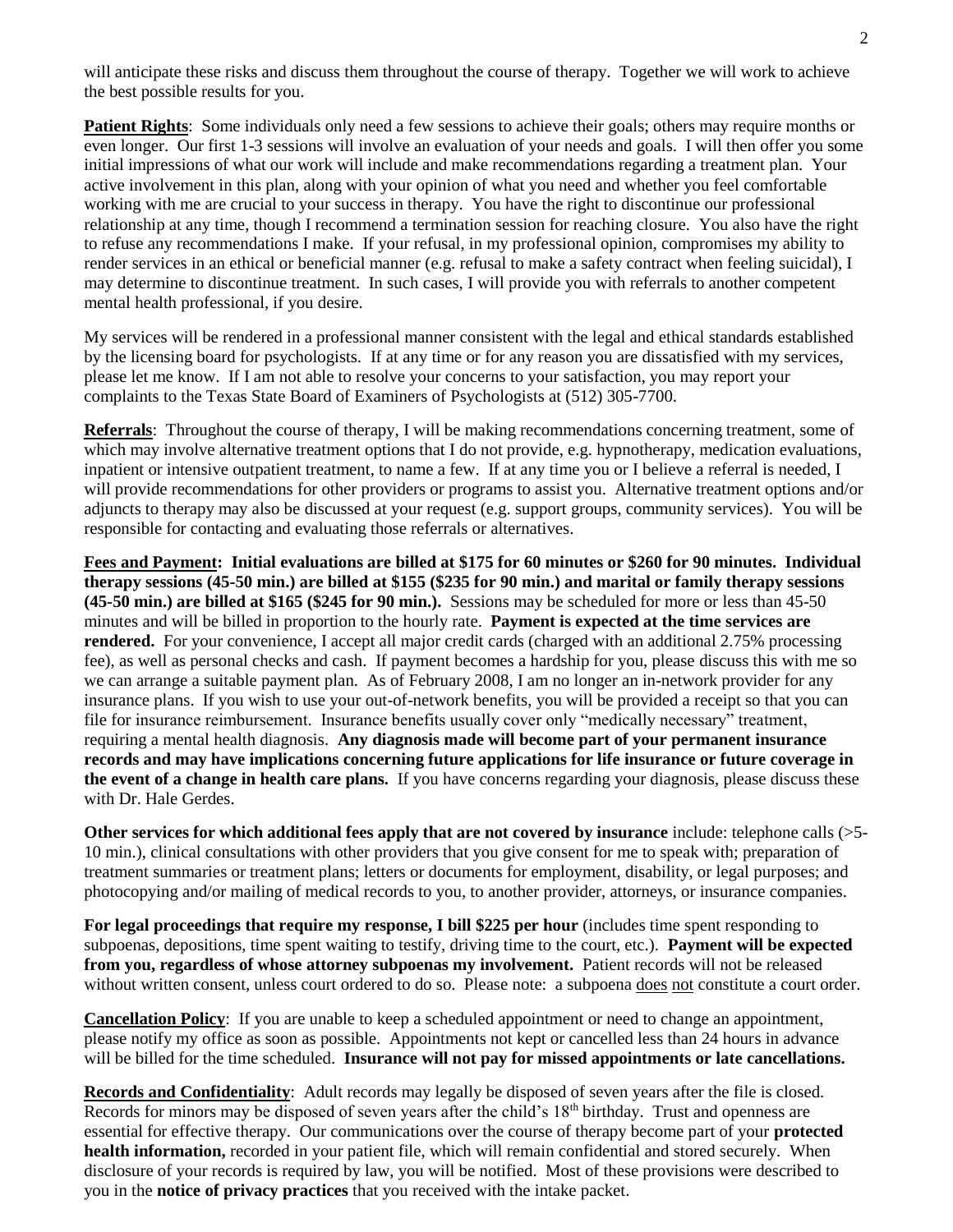You should be aware of the following **exceptions to confidentiality:**

- 1. You provide consent to release your records or to share information regarding your treatment.
- 2. You are at risk of imminent serious harm to yourself or others\*;
- 3. You disclose abuse, neglect, or exploitation of a child, elderly, or disabled person;
- 4. You disclose sexual misconduct of a physician or therapist;
- 5. Information is requested by your insurance company pertinent to processing claims for payment;
- 6. I receive a court order to disclose information (e.g. child custody or mental competency cases);
- 7. You file a complaint with my licensing board or in cases of a malpractice suit; records will be released to the Board and/or legal counsel.

\*In the event that you are deemed an imminent danger to yourself or others, I have a professional duty to contact the proper authorities. *Medical and/or law enforcement officials may be notified with or without your consent.*

**Please indicate in the spaces below who you give consent for me to contact in the event of any emergency:**

| <b>Name</b> | <b>Phone Number</b> | <b>Relationship to Patient</b> |  |
|-------------|---------------------|--------------------------------|--|
|             |                     |                                |  |

**\_\_\_\_\_\_\_\_\_\_\_\_\_\_\_\_\_\_\_\_\_\_\_\_\_\_\_\_\_ \_\_\_\_\_\_\_\_\_\_\_\_\_\_\_\_\_\_\_\_\_\_\_\_\_\_\_\_ \_\_\_\_\_\_\_\_\_\_\_\_\_\_\_\_\_\_\_\_\_\_\_\_\_\_\_\_**

**Couples/Family Therapy:** When seeing couples or families, I will treat as confidential (within the limits cited above) information you disclose to me that you specifically request not be shared with your partner or family member. However, I encourage open communication between couples and families, and I reserve the right to terminate treatment if I judge a secret to be detrimental to the therapeutic process. **Marital or family therapy will be billed as such, not as individual therapy. You should be aware that some insurance plans do not cover marital and/or family therapy.** One clinical file will be maintained for the couple or family. Be aware that that this file may be accessed in its entirety **only with the written consent of all the adult participants (age 18 and above), unless court ordered.**

**Phone Messages, Fax Transmissions, and Email**: Please initial the following:

I authorize that messages may be left for me regarding appointments or returned calls…(initial all that apply) \_\_\_\_My home answering machine \_\_\_\_With a family member \_\_\_\_My cell phone \_\_\_\_My work voicemail

I acknowledge that telephone calls from Dr. Hale may be returned by cell phone. Any messages I leave on Dr. Hale Gerdes' cell phone will contain my return phone number.

\_\_\_\_ I acknowledge that voice messages regarding life-threatening emergencies should not be left on Dr. Hale Gerdes' cell phone. In the case of a life-threatening emergency, I will call 911 or go to the nearest ER.

I acknowledge that medical records, insurance information, or other information concerning my treatment may be sent by fax transmission when a release of information has been authorized.

I acknowledge that emails sent to Dr. Hale Gerdes are checked only during business hours (not on weekends), and thus should not be used for conveying urgent or highly sensitive information. Be aware that information sent via email is not guaranteed to be secure.

**Transfer of Records:** In the case of death or incapacity, Dr. Hale Gerdes has made provision for another mental health provider to take possession of all her patient records. In this event, you may contact Dr. Hale Gerdes' office for information concerning how to access a copy of your record or how to have your record transferred to another mental health professional of your choosing.

**I hereby give my consent for psychological treatment by Dr. Hale Gerdes. I have read this document carefully and understand the information regarding consent and Dr. Hale Gerdes' services and policies contained herein. Any questions I had were discussed and answered to my satisfaction. I agree to comply with the policies stated. I understand that, should I require services when the Dr. Hale Gerdes is on vacation, this consent is transferable to the covering professional as designated by Dr. Hale Gerdes.** 

Patient Signature\_\_\_\_\_\_\_\_\_\_\_\_\_\_\_\_\_\_\_\_\_\_\_\_\_\_\_\_\_\_\_\_\_\_\_\_\_ Date \_\_\_\_\_\_\_\_\_\_\_\_\_\_\_\_\_\_\_\_\_\_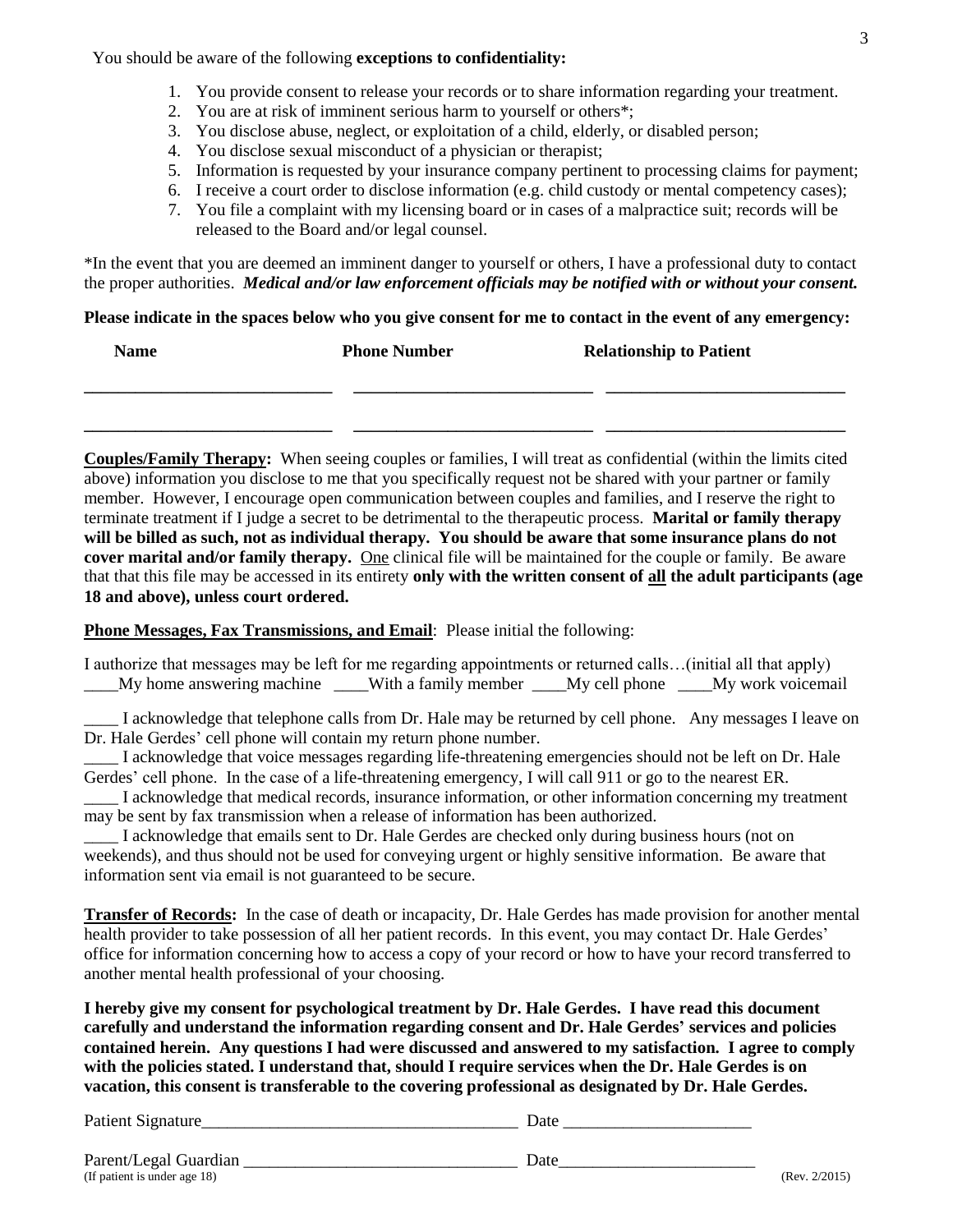## *Karla Hale Gerdes, Ph.D.* **5168 Village Creek Dr, Suite 200, Plano, TX 75093 PHONE: 972-248-4673**

### **NOTICE OF PRIVACY PRACTICES**

This notice describes how medical information about you may be used, disclosed, and how you have access to it.

Protected health information about you is obtained as a record of your contacts or visits for healthcare services with DR. KARLA HALE GERDES. This information is called protected health information. Specifically, "Protected Health Information" is information about you, including demographic information (i.e., name, address, phone, etc.) that may identify you and relates to your past, present or future physical or mental health condition and related health care services.

DR. KARLA HALE GERDES is required to follow specific rules on maintaining the confidentiality of your protected health information, how my staff (if any) uses your information, and how we disclose or share this information with other healthcare professionals involved in your care and treatment. This Notice describes your rights to access and control your protected health information. It also describes how we follow those rules and use and disclose your protected health information to provide your treatment, obtain payment for services you receive, manage our health care operations and for other purposes that are permitted or required by law.

#### **Your Rights Under The Privacy Rule**

Following is a statement of your rights, under the Privacy Rule, in reference to your protected health information. Please feel free to discuss any questions with DR. KARLA HALE GERDES.

*You have the right to receive and we are required to provide you with a copy of this Notice of Privacy Practices -* We are required to follow the terms of this notice. We reserve the right to change the terms of our notice, at any time. If needed, new versions of this notice will be effective for all protected health information that we maintain at that time. Upon your request, we will provide you with a revised Notice of Privacy Practices if you call our office and request that a revised copy be sent to you in the mail or ask for one at the time of your next appointment.

*You have the right to authorize other use and disclosure* - This means you have the right to authorize or deny any other use or disclosure of protected health information not specified in this notice. You may revoke an authorization, at any time, in writing, except to the extent that your physician or our office has taken an action in reliance on the use or disclosure indicated in the authorization.

*You have the right to designate a personal representative -* This means you may designate a person with the delegated authority to consent to, or authorize the use or disclosure of protected health information.

*You have the right to inspect and copy your protected health information -* This means you may inspect and obtain a copy of protected health information about you that is contained in your patient record. In certain cases we may deny your request.

*You have the right to request a restriction of your protected health information -* This means you may ask us, in writing, not to use or disclose any part of your protected health information for the purposes of treatment, payment or healthcare operations. You may also request that any part of your protected health information not be disclosed to family members or friends who may be involved in your care or for notification purposes as described in this Notice of Privacy Practices. In certain cases we may deny your request for a restriction.

*You may have the right to have us amend your protected health information -* This means you may request an amendment of your protected health information for as long as we maintain this information. In certain cases, we may deny your request for an amendment.

#### **How We May Use or Disclose Protected Health Information**

Following are examples of use and disclosures of your protected health care information that we are permitted to make. These examples are not meant to be exhaustive, but to describe the types of uses and disclosures that may be made by our office.

*For Treatment* - We may use and disclose your protected health information to provide, coordinate, or manage your health care and any related services. This includes the coordination or management of your health care with a third party that is involved in your care and treatment. For example, with your permission, we may disclose your protected health information to other physicians who may be involved in your care and treatment. We may use or disclose your protected health information to contact you by phone or email, to set, confirm, or reschedule your appointments.

*For Payment* – We do not release your protected health information to insurance companies, since we do not file insurance. However, upon your request we will provide you a receipt containing your protected health information, including dates of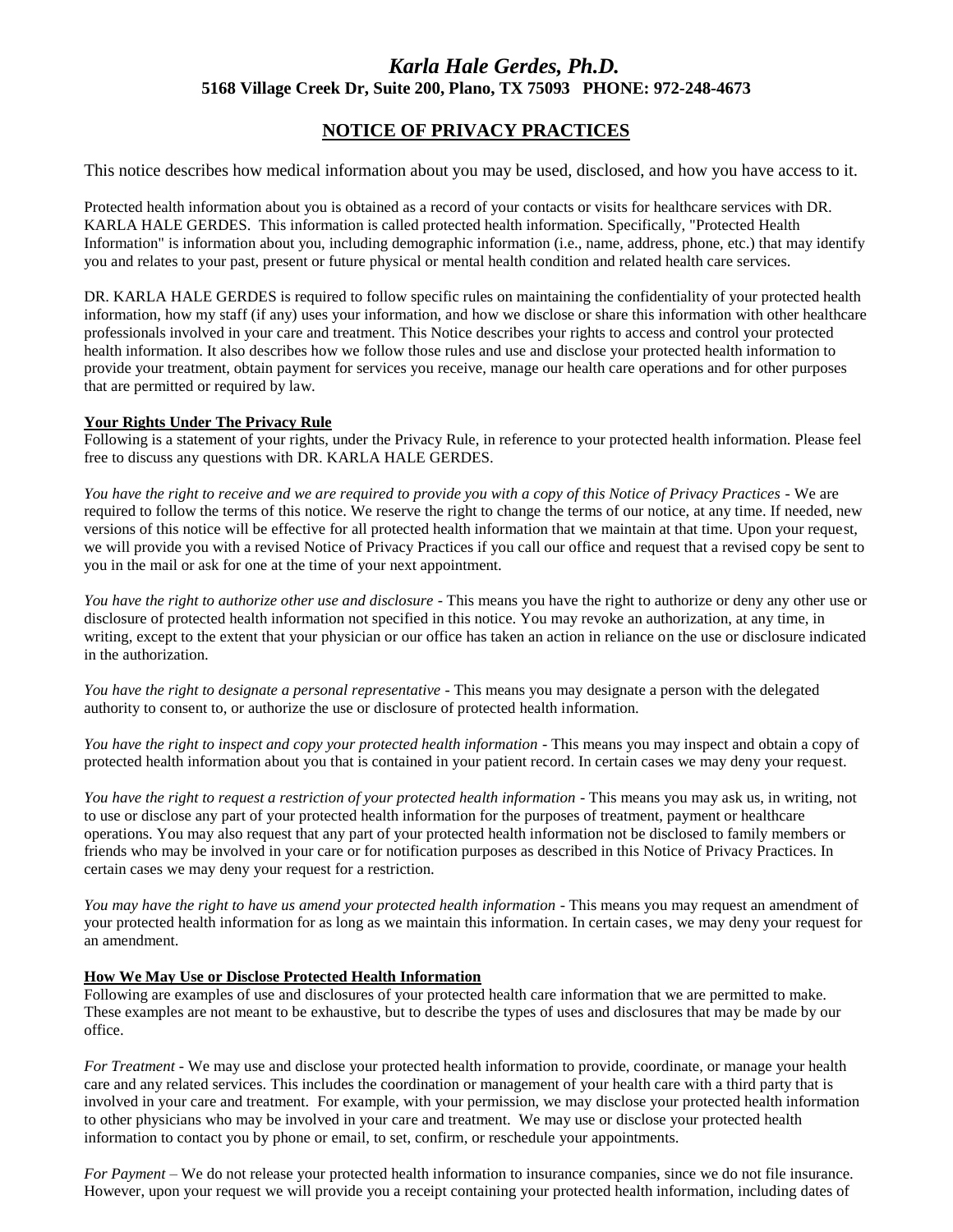service, mental health diagnosis, treatment codes, and payment information, which you may use at your discretion, to obtain out-of-network reimbursement for your appointments. In this case, you are in control of whether and when you release your protected health information for reimbursement purposes. One exception may involve instances wherein you direct us to bill a third party (other than an insurance company) for payment, e.g. another family member, or a church, who is paying for your treatment. When we make a bank deposit, we list checks on the deposit slip using initials only. However, your check contains your name and other identifying information, such as your address.

*For Healthcare Operations* - We may use or disclose, as needed, your protected health information in order to support the business activities of our practices. This includes, but is not limited to business planning and development, quality assessment and improvement medical review, legal services, and auditing functions. It also includes education, provider credentialing, certification, underwriting, rating, or other insurance related activities. Additionally, it includes business administrative activities such as customer service, compliance with privacy requirements, internal grievance procedures, due diligence in connection with the sale or transfer of assets, and creating de-identified information.

### **Other Permitted and Required Uses and Disclosures**

We may also use and disclose your protected health information in the following instances. You have the opportunity to agree or object to the use or disclosure of all or part of your protected health information.

*To others Involved in Your Healthcare* - Unless you object, we may disclose to a member of your family, a relative, a close friend or any other person you identify, your protected health information that directly relates to that person's involvement in your health care. If you are unable to agree or object to such a disclosure, we may disclose such information as necessary if we determine that it is in your best interest based on our professional judgment. We may use or disclose protected health information to notify or assist in notifying a family member, personal representative or any other person that is responsible for your care, general condition or death. If you are not present or able to agree or object to the use or disclosure of the protected health information, then your provider may, using professional judgment, determine whether the disclosure is in your best interest. In this case, only the protected health information that is relevant to your health care will be disclosed.

*As Required by Law* - We may use or disclose your protected health information to the extent that the law requires the use or disclosure.

*For Health Oversight* - We may disclose protected health information to a health oversight agency for activities authorized by law, such as audits, investigations, and inspections.

*In Cases of Abuse or Neglect* - We may disclose your protected health information to a public health authority that is authorized by law to receive reports of child abuse or neglect. In addition, we may disclose your protected health information if we believe that you have been a victim of abuse, neglect or domestic violence to the governmental entity or agency authorized to receive such information. In this case, file disclosure will be made consistent with the requirements of applicable federal and state laws.

*For Legal Proceedings* - We may disclose protected health information in the course of any judicial or administrative proceedings, in response to an order of a court or administrative tribunal (to the extent such disclosure is expressly authorized), in certain conditions in response to a subpoena, discovery request, or other lawful process.

*Required Uses and Disclosures* - Under the law, we must make disclosures about you when required by the Secretary of the Department of Health and Human Services to investigate or determine our compliance with the requirements of the Privacy Rule.

### **Complaints**

You may complain to us or to the Secretary of Health and Human Services if you believe your privacy rights have been violated by us.

By signing below, you confirm that you have read the above information regarding your Private Healthcare Information.

\_\_\_\_\_\_\_\_\_\_\_\_\_\_\_\_\_\_\_\_\_\_\_\_\_\_\_\_\_\_\_\_\_\_\_\_\_\_\_\_\_\_\_\_\_\_\_\_\_\_\_\_\_\_\_\_\_\_\_\_\_ \_\_\_\_\_\_\_\_\_\_\_\_\_\_\_\_\_\_\_\_\_\_\_\_\_\_\_\_\_\_\_\_\_\_\_

(Signature of client, or in the case of a minor, their legal guardian) (Date)

\_\_\_\_\_\_\_\_\_\_\_\_\_\_\_\_\_\_\_\_\_\_\_\_\_\_\_\_\_\_\_\_\_\_\_\_\_\_\_\_\_\_\_\_\_\_\_\_\_\_\_\_\_\_\_\_\_\_\_\_\_\_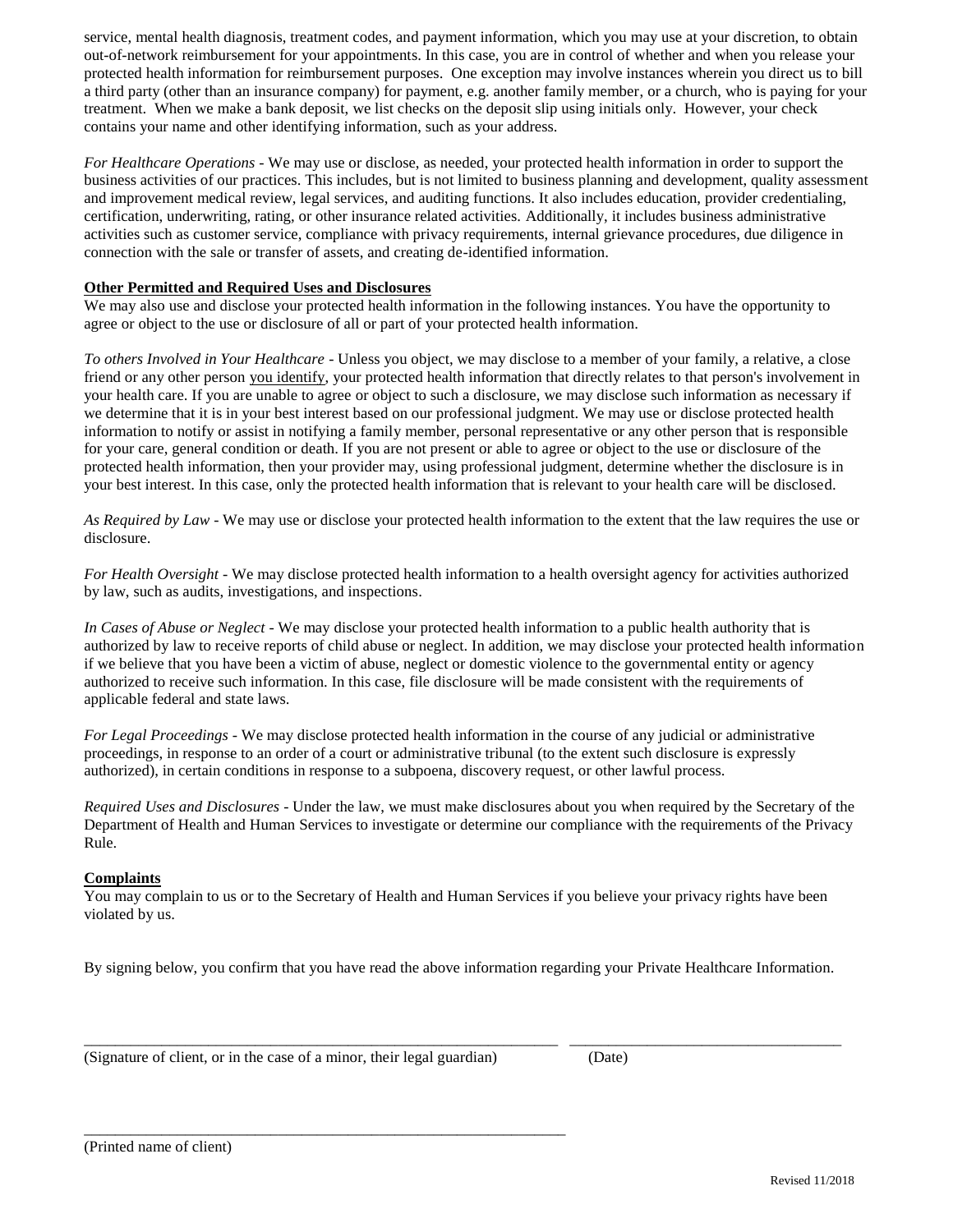# *Karla Hale Gerdes, Ph.D. Licensed Psychologist, Marriage & Family Therapist*

# **Comprehensive Assessment Questionnaire**

| Name:                                                    |                                                                                                |            |        | Date:                                                                                                      |
|----------------------------------------------------------|------------------------------------------------------------------------------------------------|------------|--------|------------------------------------------------------------------------------------------------------------|
|                                                          |                                                                                                |            |        |                                                                                                            |
|                                                          |                                                                                                |            |        | Describe any stresses in your life that may have contributed to the problem: _______________________       |
|                                                          |                                                                                                |            |        |                                                                                                            |
|                                                          |                                                                                                |            |        | Have you had a similar problem in the past? __ Yes __ No If so, please describe the episodes and the       |
|                                                          | Were you treated for this problem? _Yes _No If so, please describe the treatment you received. |            |        |                                                                                                            |
| If so, please describe:                                  |                                                                                                |            |        | Has this problem caused you to experience any decrease in your ability to function in the following areas? |
|                                                          |                                                                                                |            |        |                                                                                                            |
|                                                          |                                                                                                |            |        |                                                                                                            |
|                                                          |                                                                                                |            |        |                                                                                                            |
|                                                          |                                                                                                |            |        |                                                                                                            |
|                                                          |                                                                                                |            |        |                                                                                                            |
| <b>Medical History</b><br><b>Prescription Medication</b> | Please list all medications you are currently taking:                                          | Dose       |        | <b>Start Date (MMYY)</b>                                                                                   |
|                                                          |                                                                                                |            |        |                                                                                                            |
|                                                          |                                                                                                |            |        |                                                                                                            |
|                                                          |                                                                                                |            |        |                                                                                                            |
| <b>Mental Health History</b>                             | Please list any Psychiatrist/Psychologist/Therapist you have seen previously:                  | Dates Seen | Reason | <b>Medications Prescribed</b>                                                                              |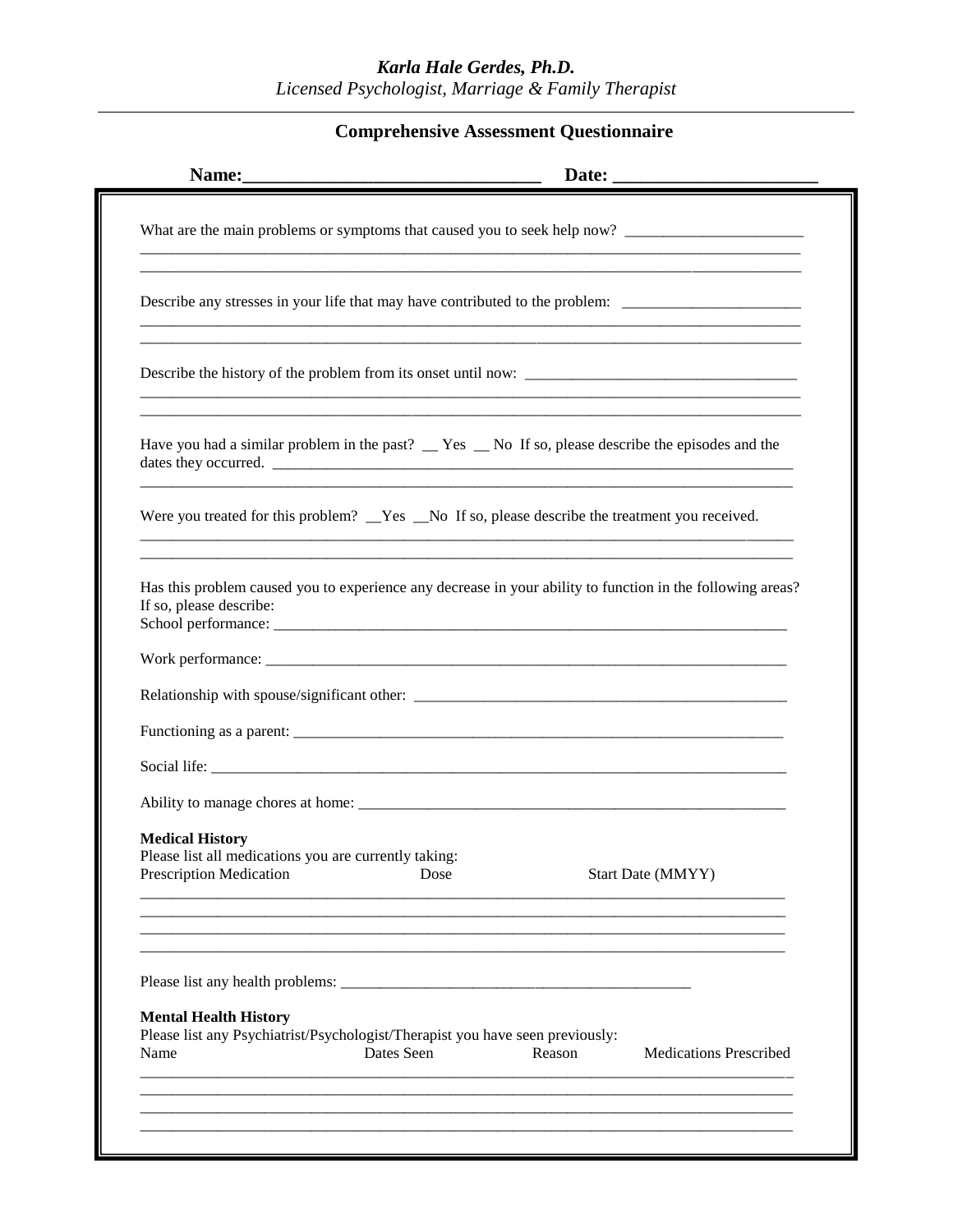| Relative                     | Attention Deficit Disorder, etc.) | Please list any blood relatives who have any history of mental or emotional problems (e.g. depression,<br>manic depression, alcoholism, drug abuse, suicide, schizophrenia, anxiety problems, eating disorders,<br>Problem |                          |                |
|------------------------------|-----------------------------------|----------------------------------------------------------------------------------------------------------------------------------------------------------------------------------------------------------------------------|--------------------------|----------------|
| Substance Use:               |                                   |                                                                                                                                                                                                                            |                          |                |
|                              | Do you use any of the following?  |                                                                                                                                                                                                                            |                          |                |
| Substance                    | Yes<br>No.                        | <b>Amount Frequency:</b>                                                                                                                                                                                                   | Daily Weekly             | Date last used |
| Tobacco                      |                                   |                                                                                                                                                                                                                            |                          |                |
| Caffeine                     |                                   |                                                                                                                                                                                                                            |                          |                |
| Alcohol                      |                                   |                                                                                                                                                                                                                            |                          |                |
| Marijuana                    |                                   |                                                                                                                                                                                                                            |                          |                |
| Cocaine                      |                                   |                                                                                                                                                                                                                            | $\qquad \qquad$          |                |
| Amphetamines                 |                                   |                                                                                                                                                                                                                            | $\overline{\phantom{0}}$ |                |
| <b>LSD</b>                   |                                   |                                                                                                                                                                                                                            |                          |                |
| Heroin                       |                                   |                                                                                                                                                                                                                            |                          |                |
| Pain killers                 |                                   |                                                                                                                                                                                                                            |                          |                |
| <b>IV Drug Use</b>           |                                   |                                                                                                                                                                                                                            |                          |                |
|                              |                                   | Have you ever attended AA? __ Past __ Current If yes, do you have a sponsor and how often do you                                                                                                                           |                          |                |
|                              |                                   | Have you ever attended NA? __ Past __ Current If yes, do you have a sponsor and how often do you                                                                                                                           |                          |                |
|                              |                                   |                                                                                                                                                                                                                            |                          |                |
| <b>Family/Social History</b> |                                   |                                                                                                                                                                                                                            |                          |                |
|                              |                                   |                                                                                                                                                                                                                            |                          |                |
|                              |                                   |                                                                                                                                                                                                                            |                          |                |
|                              |                                   |                                                                                                                                                                                                                            |                          |                |
|                              |                                   |                                                                                                                                                                                                                            |                          |                |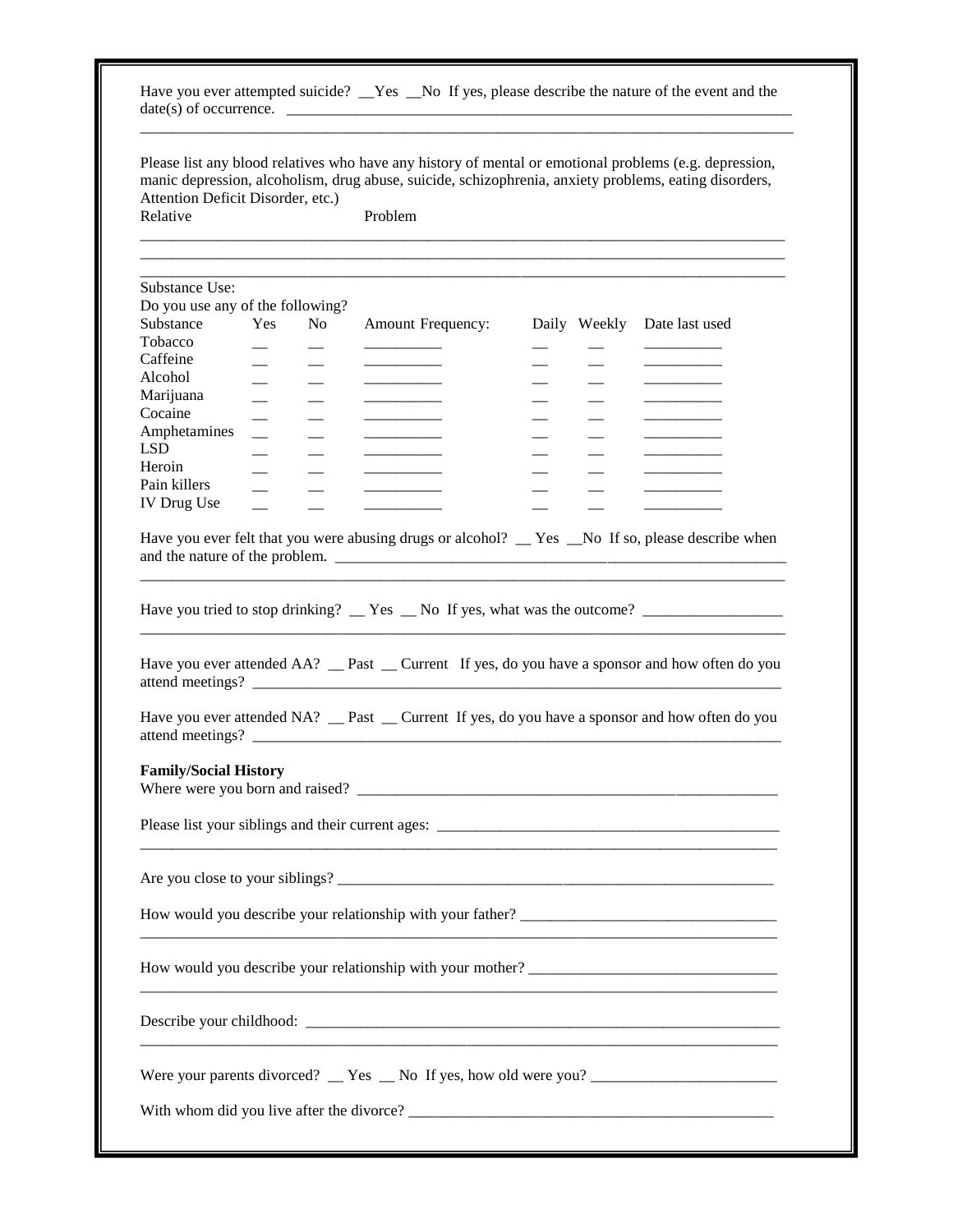| Did your mother remarry? __ Yes __ No Did your father remarry? __ Yes __ No                                     |  |
|-----------------------------------------------------------------------------------------------------------------|--|
|                                                                                                                 |  |
| Were you ever subjected to any type of abuse (emotional, physical, sexual)? $\angle$ Yes $\angle$ No            |  |
|                                                                                                                 |  |
| Have you lost a close family member or friend? __ Yes __ No Who? _________ When? _______                        |  |
| <b>Educational History</b><br>Did you complete high school? __ Yes _ No                                         |  |
|                                                                                                                 |  |
|                                                                                                                 |  |
|                                                                                                                 |  |
| Did you attend college? _ Yes _ No                                                                              |  |
|                                                                                                                 |  |
| Are you currently working? $Y$ es $N_o$ What is your occupation?                                                |  |
|                                                                                                                 |  |
|                                                                                                                 |  |
| How well do you get along with your co-workers? _________________________________                               |  |
|                                                                                                                 |  |
| List your last two jobs and how long you worked there:                                                          |  |
| <b>Relationship History</b><br>Are you currently __ Single __ Married __ Divorced __ Widowed __ Living Together |  |
|                                                                                                                 |  |
| Describe your relationship with your spouse or significant other: __________________________________            |  |
|                                                                                                                 |  |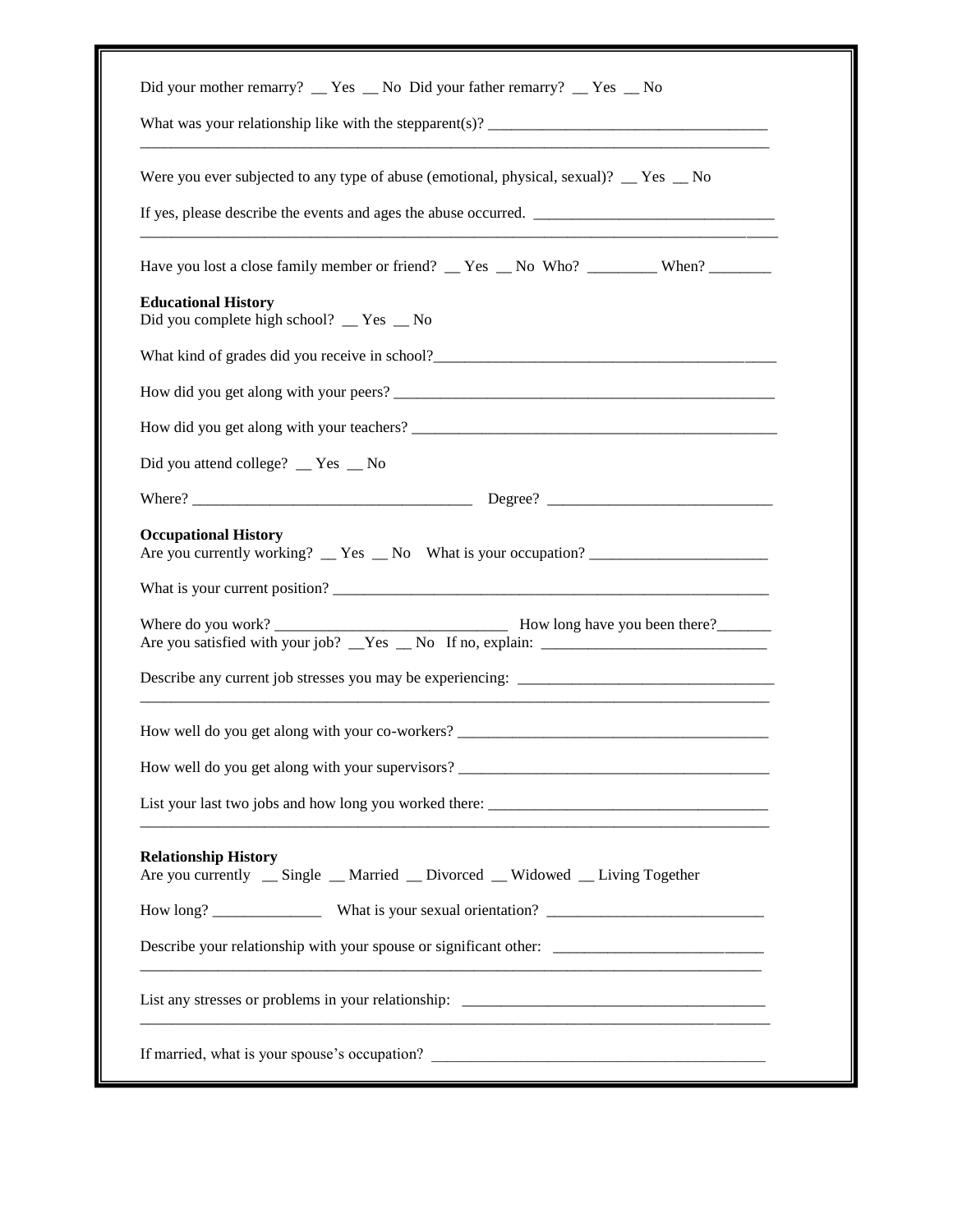| Have you been married before (or in a long-term committed relationship)? $\angle$ Yes $\angle$ No    |
|------------------------------------------------------------------------------------------------------|
| How many times? __________ How long did these relationships last? __________________________________ |
|                                                                                                      |
|                                                                                                      |
| Describe any problems you may be experiencing with your children: _______________                    |
|                                                                                                      |
|                                                                                                      |
|                                                                                                      |
| Is there any other important information about you that has not been covered, which you feel the     |
|                                                                                                      |
|                                                                                                      |
|                                                                                                      |

**\*\*\*Please complete the attached symptom checklist\*\*\***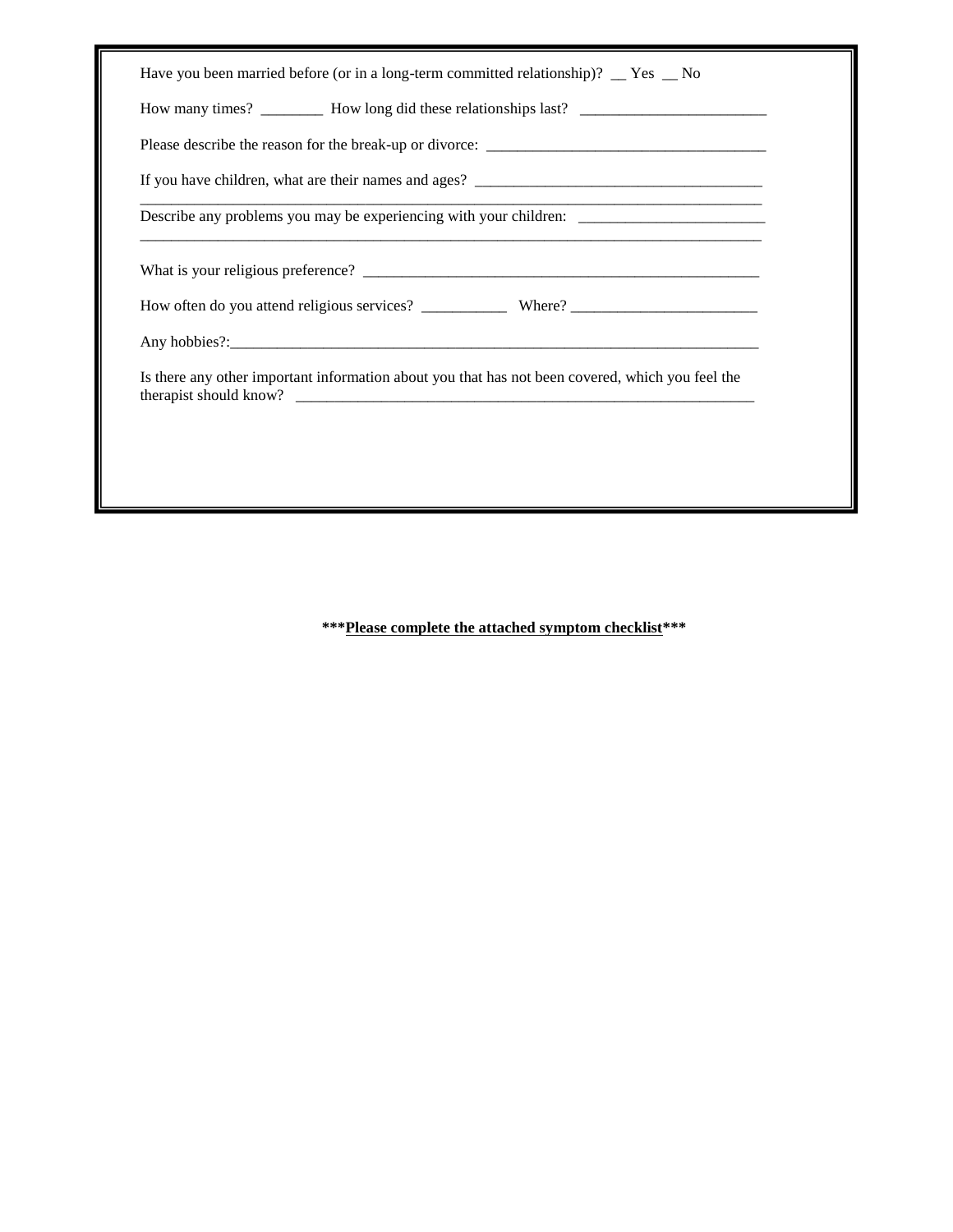### *Karla Hale Gerdes, Ph.D. Licensed Psychologist, Marriage & Family Therapist*

### **Symptom Checklist**

*Check all that apply. Then circle up to 10 items that are especially bothersome to you.*

### Recent Past

- 1. Please check any of the following which may have been particularly stressful to you:
- Marital conflict
- Death or loss of loved one
- \_\_\_ \_\_\_ Move to a new place and losing contact with friends or family
- Conflict with children
- Children with behavior problems

Job related stress

- Conflict with parents or extended family
- Feeling stress due to recalling memories of trauma or stress in my life
- Family member with an alcohol or drug problem
- Being abused by someone
- \_\_\_ \_\_\_ Financial pressure

2. Any of the following symptoms for most of the day, nearly every day, for longer than several days at a time:

- Depressed or sad mood
- Loss of interest or pleasure in things I'm normally interested in
- Difficulty falling asleep
- Difficulty staying asleep or waking up too early (avg. # of hours you are sleeping per night \_\_\_\_)
- Sleeping too much
- Increased appetite/weight gain (lbs.\_\_\_\_)
- Decreased appetite/weight loss (lbs. \_\_\_\_\_)
- Fatigue/Poor energy level
- Decreased activity (work, social, physical, sexual)
- Poor concentration or slowed thinking
- Thoughts of suicide
- Excessive feelings of guilt or worthlessness
- Decreased sex drive or interest

### 3. Any of the following symptoms, more days than not, for months at a time:

- Excessive anxiety or worry for no good reason
- Trembling, twitching or feeling "shaky"
- Muscle tension or muscle aches
- \_\_\_\_\_ Easily fatigued
- Dry mouth
- Dizziness or lightheadedness
- Nausea, diarrhea or other stomach problems
- Frequent urination
- Feeling keyed up or on edge
- \_\_\_ \_\_\_ Irritability
- Trouble falling or staying asleep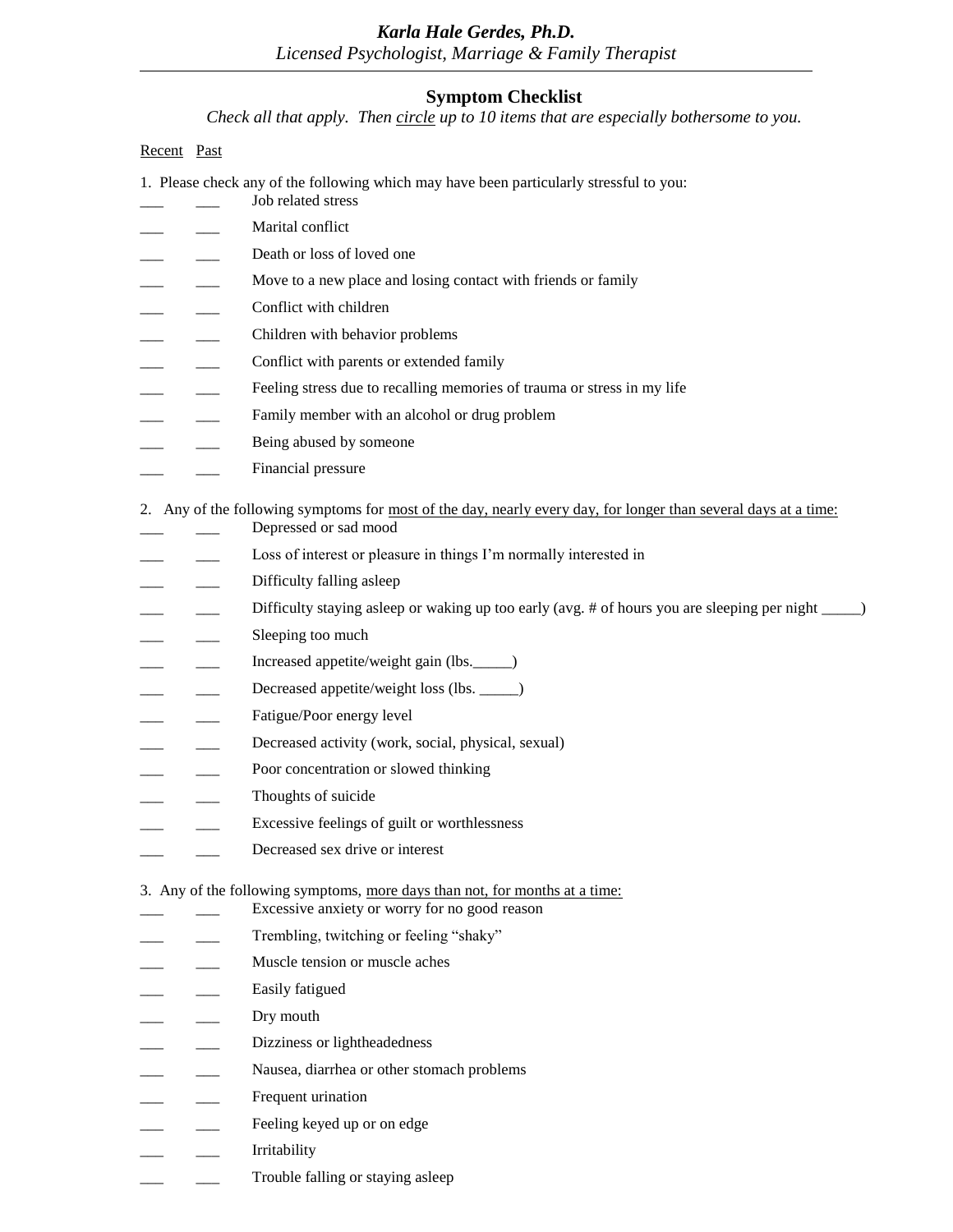4. Panic attacks (any period of extreme, increased anxiety lasting from a few minutes up to several hours) with any of the following symptoms:

|  | Panic attacks/anxiety attacks                                                                                                                |
|--|----------------------------------------------------------------------------------------------------------------------------------------------|
|  | Persistent worry that I will have a panic attack                                                                                             |
|  | Heart pounding or racing heart                                                                                                               |
|  | Trembling or shaking                                                                                                                         |
|  | Sweating                                                                                                                                     |
|  | Choking                                                                                                                                      |
|  | Nausea or stomach problems                                                                                                                   |
|  | Feelings of unreality                                                                                                                        |
|  | Numbness or tingling sensations                                                                                                              |
|  | Feeling of smothering or shortness of breathe                                                                                                |
|  | Fear of dying                                                                                                                                |
|  | Fear of going crazy or doing something uncontrolled                                                                                          |
|  | Chest pain or discomfort                                                                                                                     |
|  | Dizziness, unsteady feelings or faintness                                                                                                    |
|  | Flushes, hot flashes or chills                                                                                                               |
|  | Avoiding situations or places that may cause panic or severe anxiety                                                                         |
|  | 5. Any of the following symptoms for <u>most of the day, nearly every day, for more than four days at a time:</u><br>Euphoric or "high" mood |
|  | Irritable mood                                                                                                                               |
|  | Decreased need for sleep without feeling tired                                                                                               |
|  | Increased energy level                                                                                                                       |
|  | Increased activity (work, social, physical, sexual)                                                                                          |
|  | Thoughts speeded up or racing thoughts                                                                                                       |
|  | Increased talkativeness or being much more socially outgoing                                                                                 |
|  | Making decisions too impulsively                                                                                                             |
|  | Going on spending sprees                                                                                                                     |
|  | 6. Check any of the following relating to your alcohol or drug use:<br>I've felt alcohol or drugs were causing a problem for me              |
|  | I have felt guilty about my use                                                                                                              |
|  | Others have annoyed me about my use                                                                                                          |
|  | I have had a desire (or made unsuccessful efforts) to cut down or control my use                                                             |
|  | I've tried unsuccessfully to control my use                                                                                                  |
|  | I've used alcohol or drugs more often or in larger amounts than I intended                                                                   |
|  | I've had to increase my use of alcohol or drugs to get the desired effect                                                                    |
|  | I've had problems with withdrawal (shakes, nervousness, insomnia, etc.) when I've cut down                                                   |
|  | or stopped using alcohol or drugs                                                                                                            |
|  | I've been to a meeting of Alcoholics Anonymous or Narcotics Anonymous                                                                        |
|  |                                                                                                                                              |